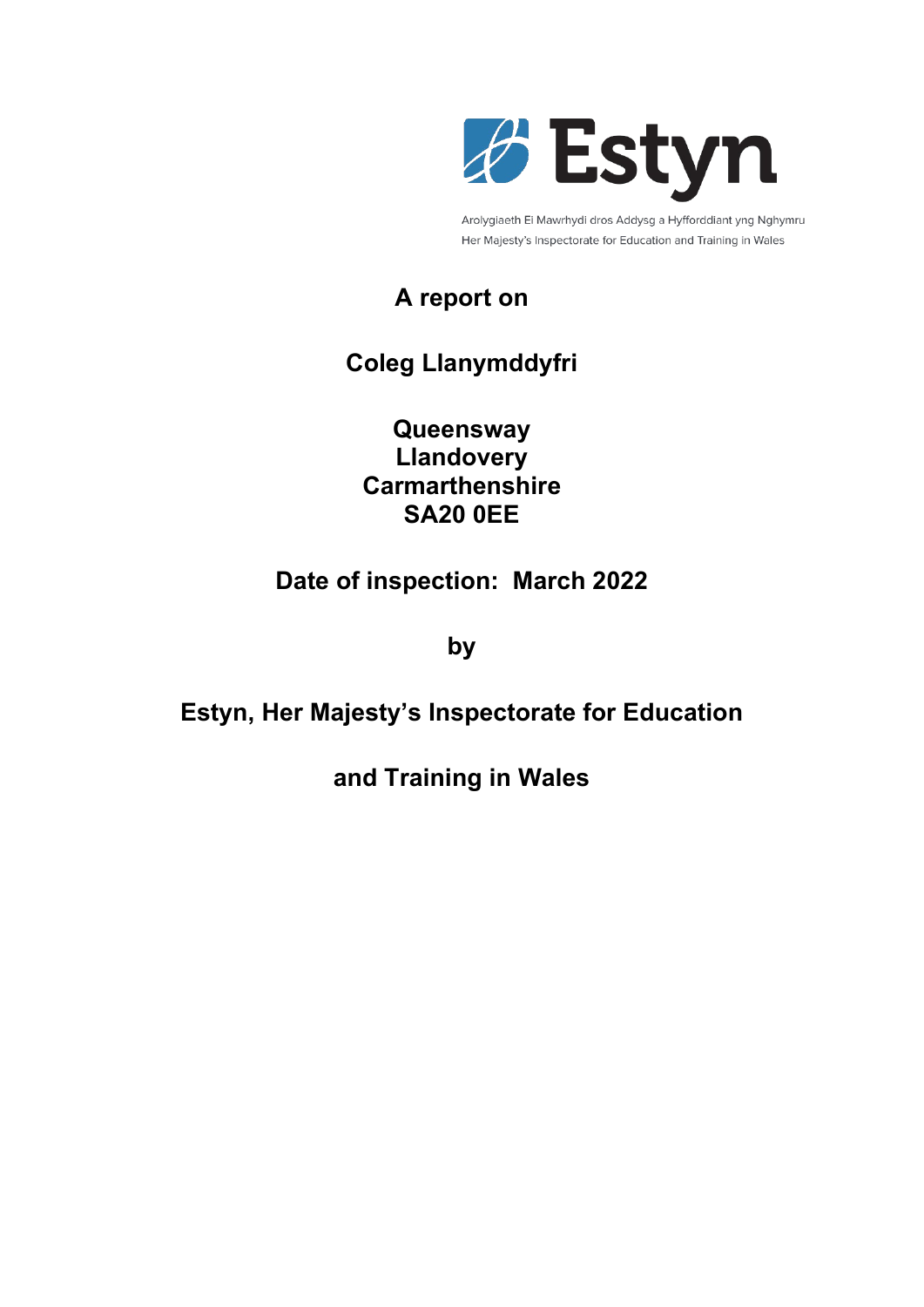## **About Coleg Llanymddyfri**

Llandovery College is a co-educational independent boarding and day school that was established in 1848. It is situated in the town of Llandovery in Carmarthenshire. The school caters for pupils aged from 4 to 18 years.

There are currently 248 pupils on roll. There are 42 pupils in the preparatory school. In the secondary school, there are 206 pupils, including 89 in the sixth form. Around three-fifths of pupils are boys, although the precise balance varies in different age groups across the school.

Most pupils come from the wider local area stretching from Llanelli, Ammanford and Lampeter into Carmarthenshire and towards Pembrokeshire. A minority of pupils are boarders and are drawn from Wales, other parts of the United Kingdom and overseas.

Llandovery College educates pupils with a broad range of abilities. Around one‑fifth of pupils have additional learning needs (ALN) including dyslexia and autistic spectrum condition. Five pupils have a statement of special educational needs (SEN).

The school was last inspected in March 2013. Since that inspection, there have been significant changes to the leadership team. The warden was appointed in September 2019 while the deputy warden was appointed to her position in the previous year.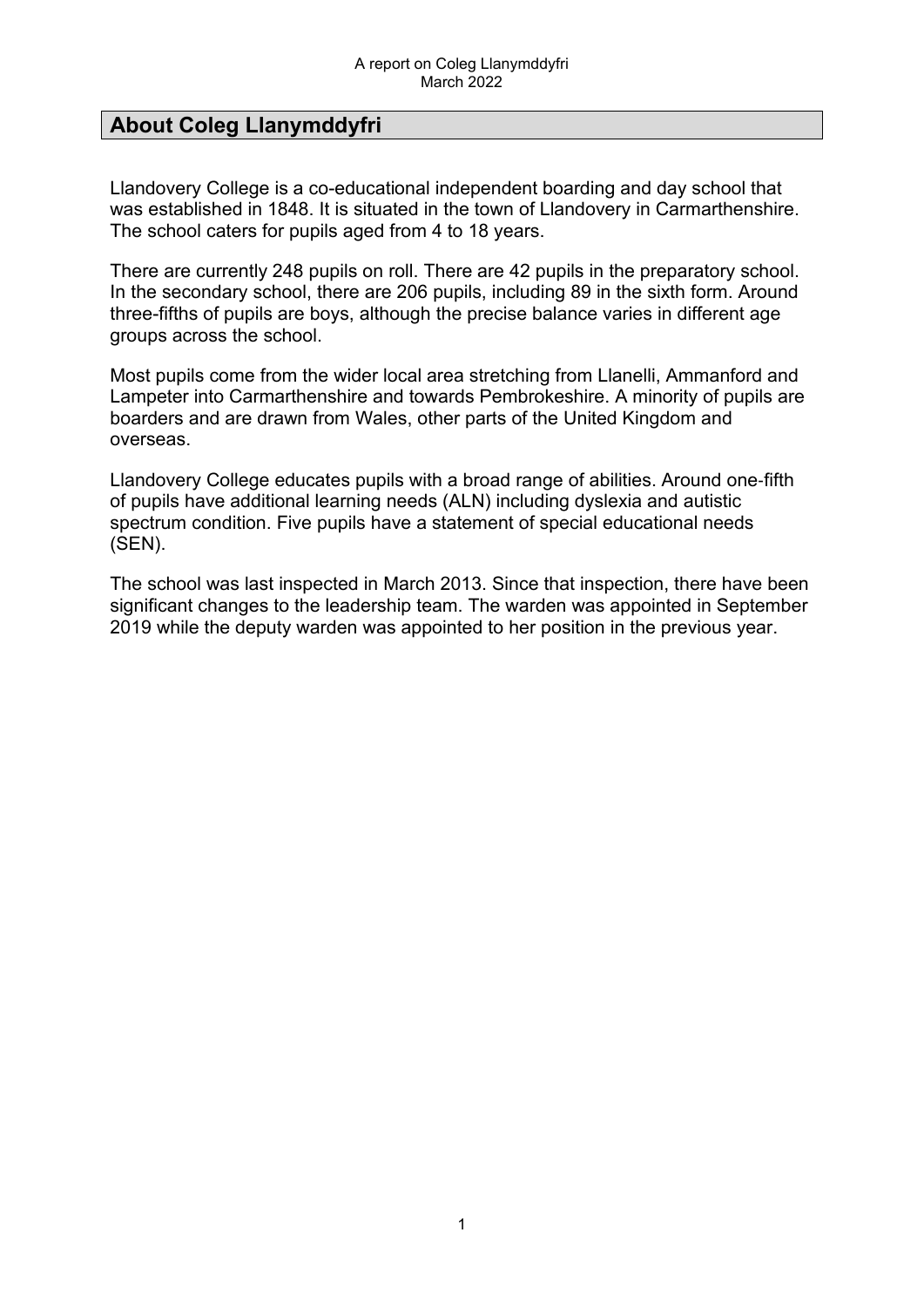## **Summary**

In the last three years, Llandovery College has faced considerable challenges, including the COVID-19 pandemic. The school responded rapidly to the pandemic, providing all pupils with worthwhile opportunities to continue their learning online. There have also been many changes at the school, including the appointment of a new warden, the restructuring of the leadership team, changes to the curriculum and the introduction of both a faculty and a house structure.

Overall, standards achieved by pupils are suitable. The progress made by pupils with additional learning needs (ALN) is particularly strong and this is facilitated by a very flexible approach to curriculum provision. However, more able pupils do not always progress as well as they should or use their skills to a level that matches their ability.

Pupils take pride in being part of their school community. Across the school, pupils have strong working relationships with staff and this contributes to their positive attitudes to learning. There is a strong focus across the school on pupil well-being and many senior school pupils particularly value the enrichment sessions in the timetable.

The school has recently introduced a 'middle years' curriculum for Years 7 and 8 where teachers use a topic-based approach. The curriculum in the senior school is regularly reviewed and refined to reflect the interests and abilities of pupils.

The sporting provision for the whole school community is a particular strength of the school. Pupils, staff and parents are proud of the opportunities that are provided for pupils to represent their school, as well as regional and national teams, in a wide range of sports. In addition, there are opportunities to participate in school productions or sing in one of the school choirs.

Senior leaders provide strong direction and governors have a strong understanding of the school. Leaders' approaches to evaluating important aspects of the school's work, including the impact of teaching on pupil progress, are at an early stage of development.

Llandovery College meets all the Independent School Standards (Wales) Regulations 2003, needed to maintain registration.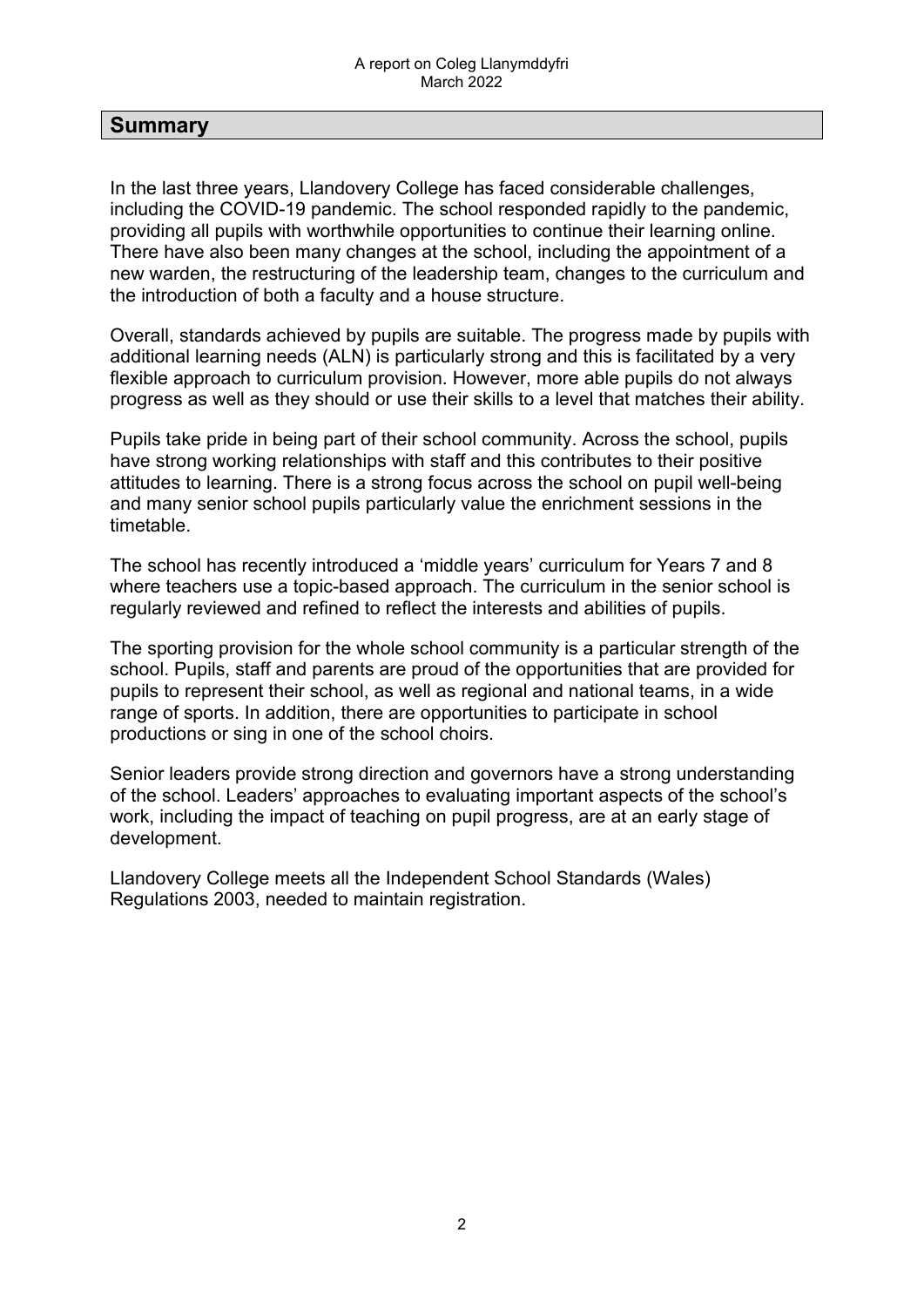## **Compliance with the regulations for registration**

Independent school inspections are governed by the Education Act 2002 and related regulations: the Independent School Standards (Wales) Regulations 2003. These regulations require an independent school to meet an appropriate standard in the following areas:

## **The quality of education provided by the school**

The school meets the regulatory requirements for this standard.

## **The spiritual, moral, social and cultural development of pupils**

The school meets the regulatory requirements for this standard.

### **Welfare, health and safety of pupils**

The school meets the regulatory requirements for this standard.

### **The suitability of proprietors and staff**

The school meets the regulatory requirements for this standard.

### **Premises of and boarding accommodation at schools**

The school meets the regulatory requirements for this standard.

#### **The provision of information**

The school meets the regulatory requirements for this standard.

#### **The manner in which complaints are to be handled**

The school meets the regulatory requirements for this standard.

#### **Recommendations**

- R1 Improve the quality of teaching, in particular to challenge more able pupils, learning from best practice in the school
- R2 Ensure that the school's improvement planning processes have a clear focus on the impact of its provision on pupil progress and well-being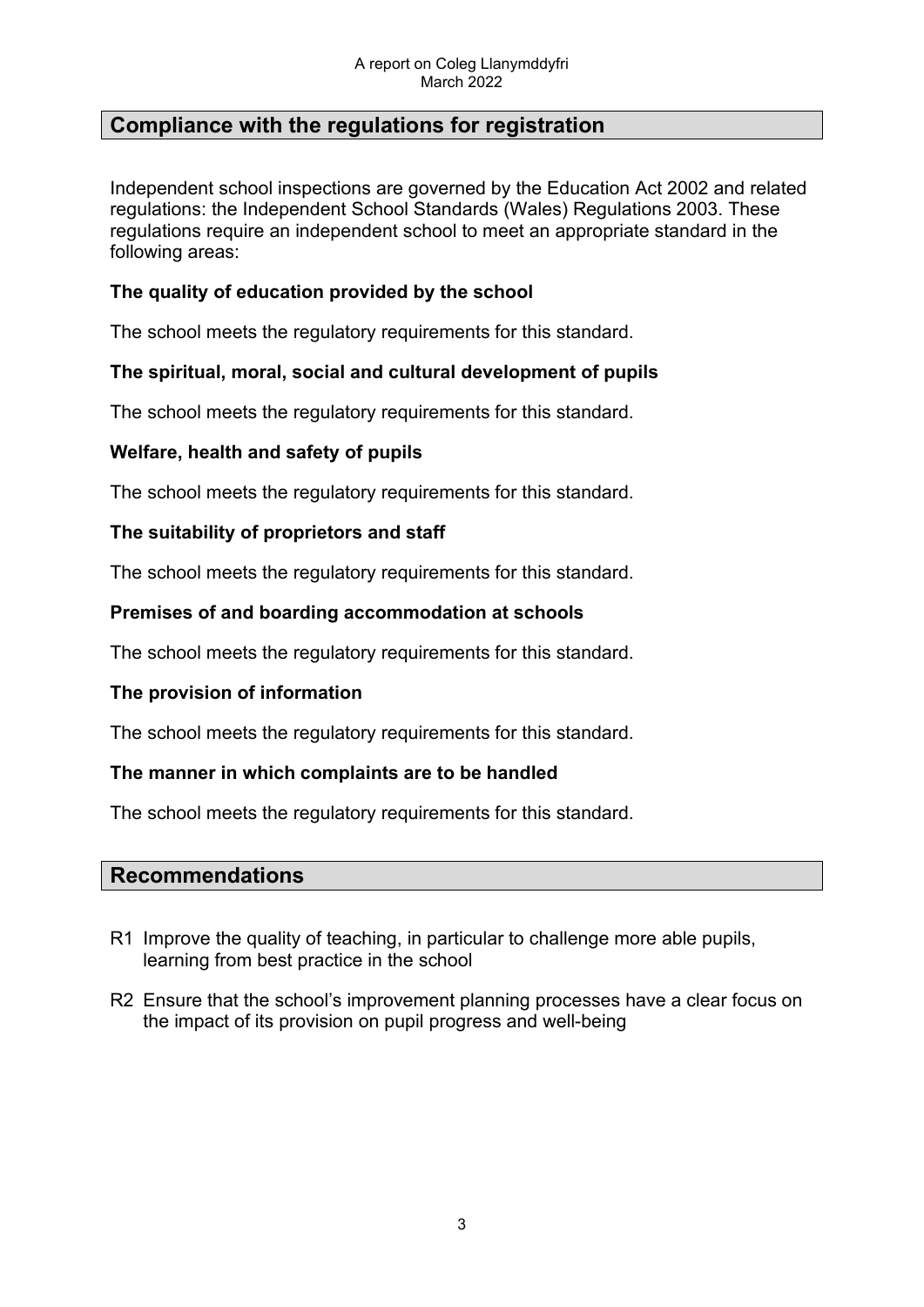# **What happens next**

Estyn advises the proprietor to amend its current development plan to show what actions the school intends to take in response to the recommendations. It is also advisable to circulate this plan, or a summary of it, to all parents/carers at the school.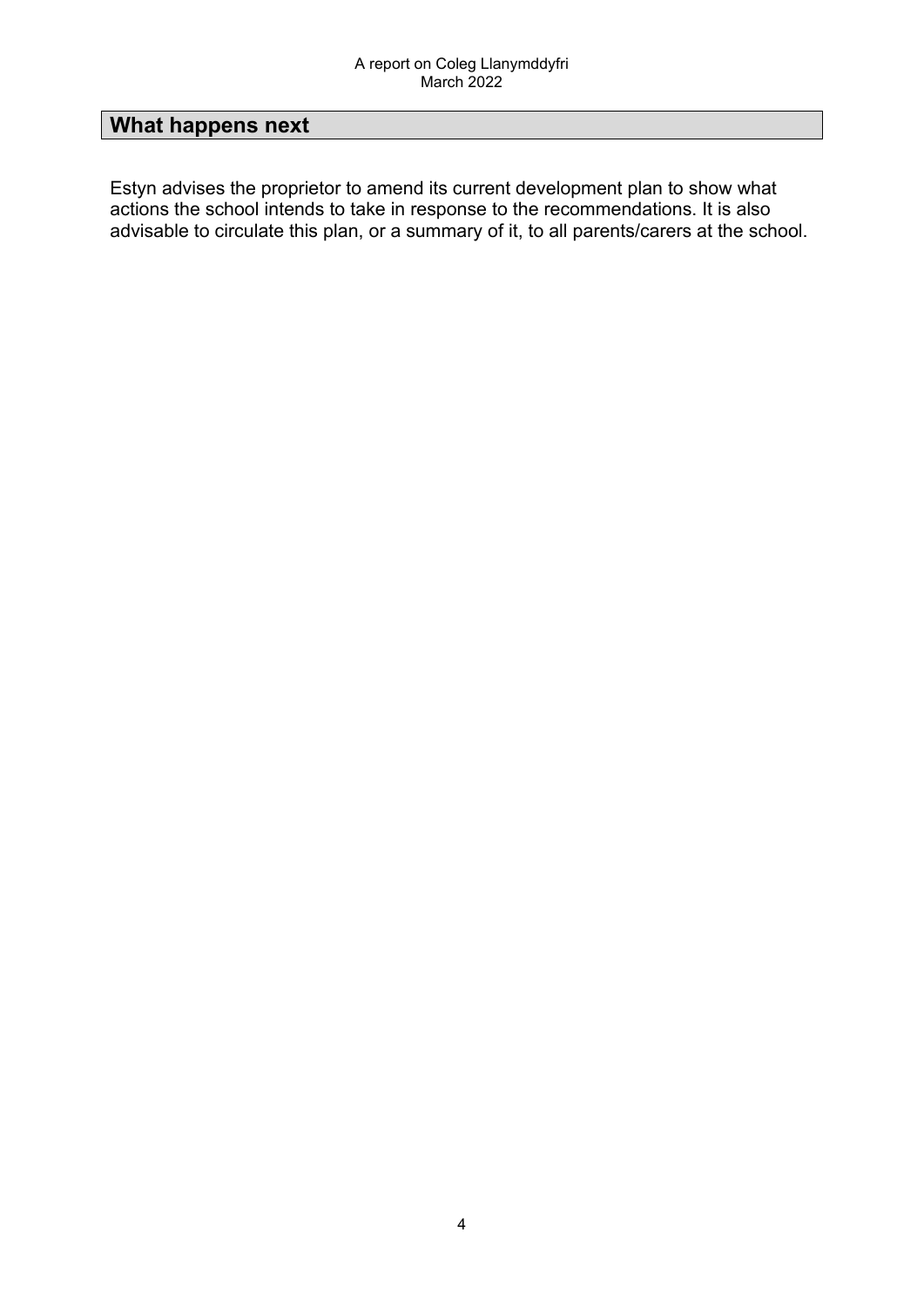## **Main findings**

## **Learning**

Over time, many pupils make good progress. The strong progress made by many older pupils and those with ALN links closely to the well-tailored bespoke curriculum in the senior school. However, across the school, more able pupils do not always progress as well as they should or use their skills to a level that matches their ability. Learning activities do not always challenge these pupils well enough to think more deeply or apply their learning independently in more complex scenarios.

Pupils across the school have well-developed communication skills. Nearly all pupils are articulate, and most are confident speaking to visitors. Across the school, most pupils are confident in responding to questions in class. Many pupils share their opinions enthusiastically with their peers and the teacher. For example, Year 13 discussed robustly the impact of crime and disorder legislation in relation to the Sarah Everard case. In addition, many pupils listen carefully to their teachers. Many older pupils in the middle school demonstrate strong active listening skills and a few build well on the points made by their peers to develop a sophisticated understanding of the meaning of the text being studied. However, across the school, a few pupils do not always listen well enough when others are speaking.

Overall, as pupils progress through the school their reading skills are at least appropriate for their age and ability and successfully enable them to access materials across the curriculum. For example, many sixth-form pupils read and analyse government policies confidently and use their understanding to rephrase the information in their own words to form the basis of an argument.

The standards of writing across the school are appropriate for the age and ability of pupils. In Year 3 and 4 many pupils use a range of suitable adjectives to describe a person. By Year 9, many pupils demonstrate effective development of their essay writing skills, when responding to the question, 'Why did Hitler come to power?' In Year 11, many pupils show a strong understanding of how to analyse texts, including plays and poetry. These pupils have strong evaluation skills and the ability to assess the language, structure, and style of a piece of writing.

Across the school, most pupils develop numeracy skills which are at the expected level. Nearly all pupils in Year 3 and 4 recognise different types of angles. Many know associated mathematical language such as horizontal, vertical, parallel and perpendicular. When given the opportunity, many pupils apply their numeracy skills well in a range of familiar and unfamiliar contexts accurately. By Year 9, many pupils recall key mathematical facts quickly and accurately and apply them suitably during lessons. For example, they calculate accurately percentage change for real-life contexts such as the increase and decrease in household bills. Many older pupils in the senior school have secure numeracy skills that they apply successfully across the curriculum.

The digital skills of nearly all pupils have developed due to the effective provision made by the school during the COVID-19 pandemic. This includes a strong focus on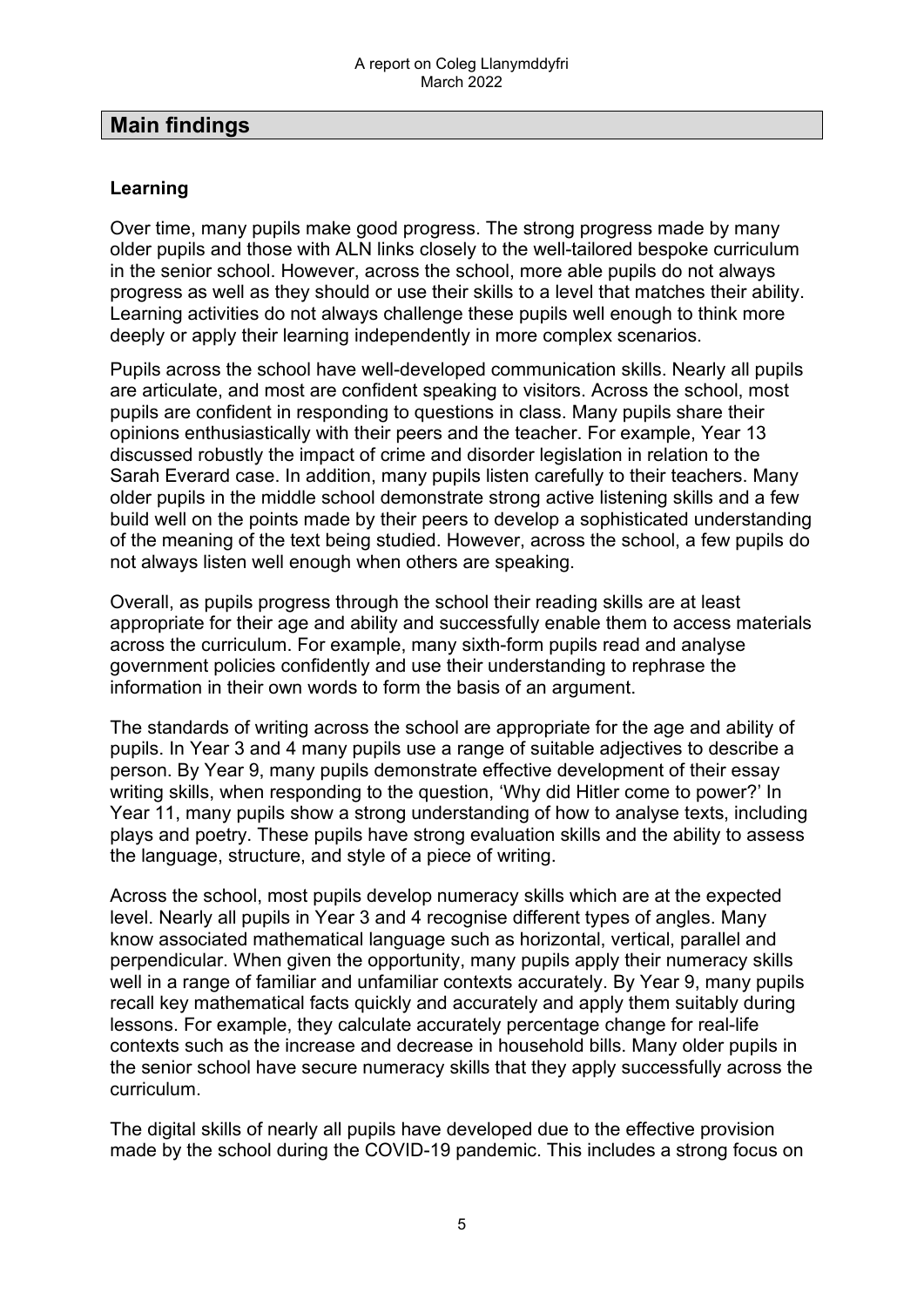using digital technology to communicate effectively, to complete their work and for research.

When given the opportunity, most pupils show strong creative and artistic skills, for example when exploring the techniques of Emil Nolde or when composing for the piano using a Welsh song as a stimulus.

The standards achieved by pupils in a range of sports, including rugby, are extremely high. The development of pupils' physical skills, especially in the senior school, is a particular strength of the school.

## **Well-being and attitudes to learning**

Pupils are proud of their school and have a strong sense of belonging, which contributes effectively to their well-being. Most feel safe and secure and are confident that there is an adult that they can speak to who would deal with any concerns promptly, if needed.

Nearly all pupils' behaviour as they move around the school during breaks and between lessons is exemplary. They understand the purpose of rules and sanctions and younger pupils especially are highly motivated by the reward system.

Pupils in a position of responsibility take pride in their roles and feel that they can influence the work of the school and the well-being of other pupils. For example, prefects set up a social media account to enable older pupils to submit anonymous requests or ideas and participate in polls regarding their mental health. This led to significant changes in the well-being programme. This ability to influence the school's work is further highlighted by the successful campaign led by the pupil leadership team for free sanitary products to be available throughout the school, including the insistence that this should also be available in the preparatory school. The school has recently introduced the posts of eco-prefects, though their work is at an early stage of development.

A majority of secondary-aged pupils contribute their views confidently to the school council and feel they are listened to and suitable actions are taken in response. For example, the school re-opened the boarding house common rooms following a campaign organised by the school council. Pupils in the preparatory school make use of the 'suggestions post box', which helps to ensure that pupils feel they are heard. For example, this has led to coat pegs recently being added to the outside of the great hall for pupils to hang their coats when they have to walk over in the rain for their meals.

The school's promotion of healthy lifestyles has a positive effect on pupils' well-being. Nearly all pupils understand the importance of a healthy diet. Nearly all pupils participate enthusiastically in a range of physical education and sporting activities in both lessons and co-curricular clubs and develop their physical skills successfully, many to a very high standard. Most pupils, from Year 5 onwards, are members of a sports team, an experience that they greatly value and is highly regarded across the school. All Year 9 pupils participate in the combined cadet force, and many participate in the Duke of Edinburgh's Award scheme. These opportunities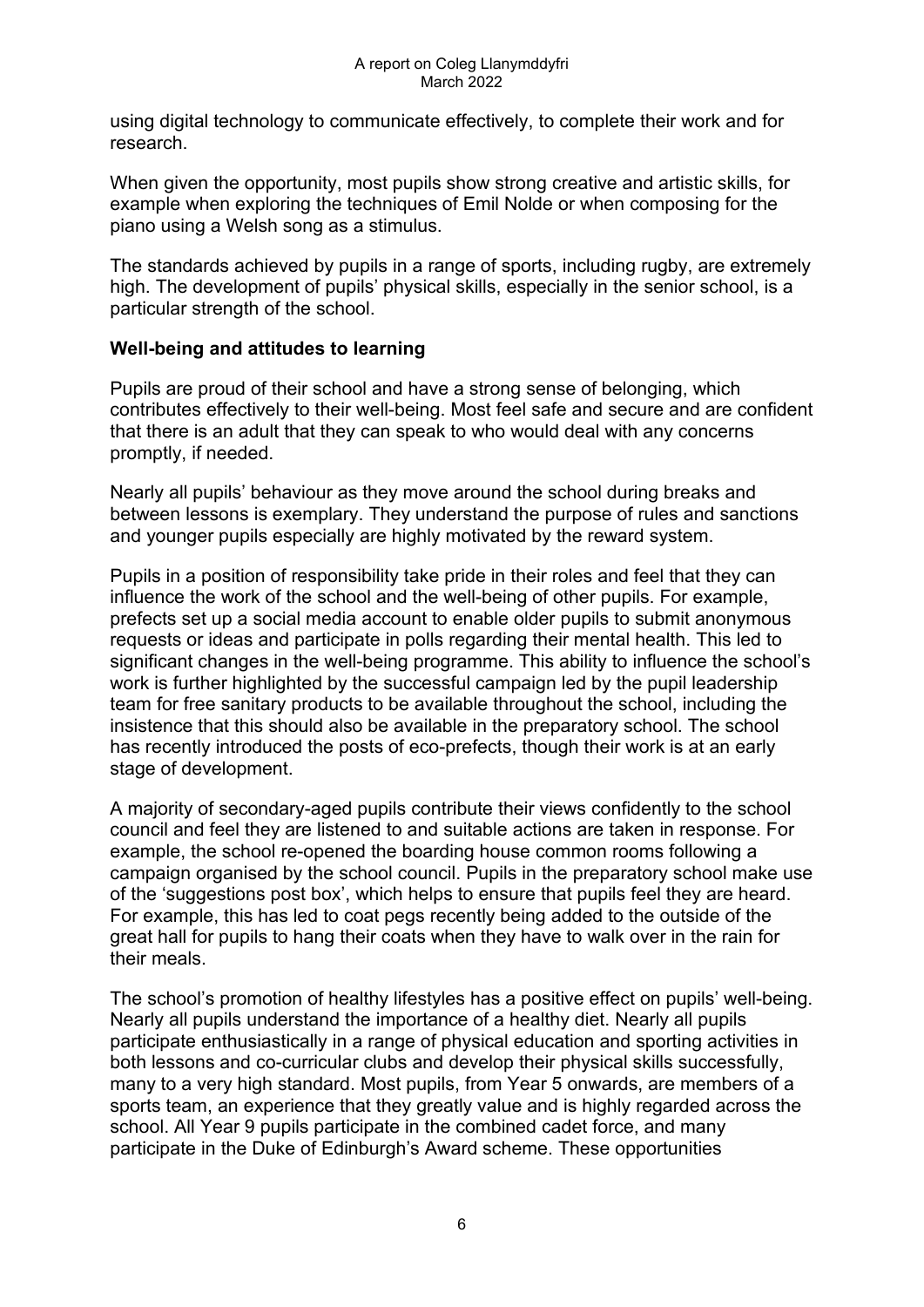encourage both physical well-being and the development of the pupils' leadership skills.

Many pupils enjoy participating in drama and music, including through the regular school productions and the choirs, which perform regularly in school services and concerts. Pupils also enjoy taking part in the annual 'activities week', including visits to the Botanical Gardens and Llansteffan Beach.

Across the school, nearly all pupils trust and have constructive working relationships with their teachers. In lessons and co-curricular activities, most pupils behave well and settle quickly to the task. Many sustain concentration for an extended period of time and have positive attitudes to their learning. The majority apply themselves well and engage positively with the activities provided. Many pupils from across the ability range demonstrate confidence in contributing to class discussions. Many have a respectful and supportive attitude towards the contributions of their peers such as when developing and discussing their own predictions about possible endings to a novel with their class. However, during class discussions a few pupils do not always wait for their turn to contribute or give others sufficient time to share their ideas.

Many pupils enjoy trying new ideas and techniques and often have a positive attitude to learning from mistakes. A few pupils are reflective learners and use feedback effectively to make progress in their learning.

Many older pupils demonstrate resilience outside the classroom, learning to manage disappointment effectively, for example when facing tough competition for a place in the sports team. During sixth-form lessons, many pupils persevere to complete complex tasks. However, this is not consistent across the school and where there is a lack of challenge in the classroom this restricts pupils, particularly the more able, from developing into capable and resilient learners.

Many pupils use the independent learning skills that they developed during the COVID-19 pandemic effectively for both classwork and for homework, for example when organising their notes in an online space. Many pupils use technology appropriately in the classroom such as when researching and using specially designed online resources. However, a minority of pupils on occasions lose focus in lessons because they are distracted by the technology they are using and do not complete the task set.

Owing to the Coronavirus pandemic, inspectors will not report pupils' rates of attendance during the academic years 2020-2021 and 2021-2022. Inspectors will, however, consider the school's provision for monitoring and improving attendance as part of inspection area 4 (care, support and guidance).

## **Teaching and learning experiences**

In the preparatory school and middle school (Years 7 and 8), teachers use a topicbased approach to deliver the curriculum. This provides all pupils with a broad and balanced education. In the middle years, the recently revised curriculum topics provide particularly worthwhile opportunities for pupils to develop their enquiry and critical thinking skills. In addition, all of these pupils learn Welsh and French. The school has recently revised its personal, social and health education scheme, and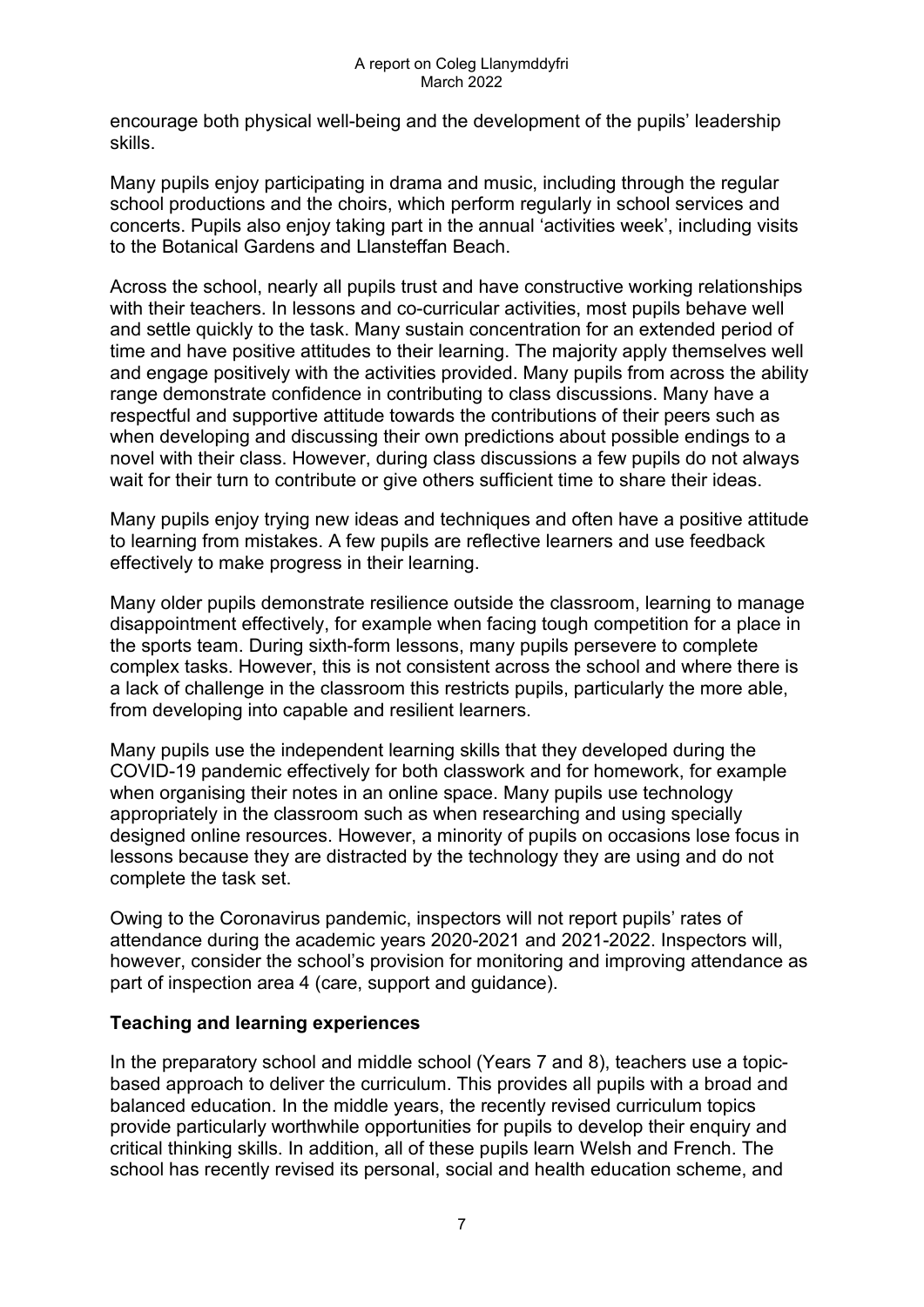this meets pupils' needs appropriately. Pupils enjoy taking part in a broad range of physical education activities including sports and swimming. Younger pupils in the preparatory school benefit from their fortnightly opportunity to learn outside in the extensive school grounds, for example through the forest school provision. However, there are limited opportunities overall for pupils across the preparatory school to learn outdoors.

Teachers in the preparatory school provide beneficial activities that focus clearly on developing pupils' literacy skills. In the pre-prep class, pupils quickly learn the sounds that letters and letter-strings make, and this supports them to begin to read and write independently. Across the preparatory school, teachers regularly read a well-chosen novel aloud to their class. This helps pupils to develop a love of reading and to experience the joy of getting 'lost in a book'. It also prepares them well to access their future studies.

However, the provision for pupils in the preparatory school and middle years to develop their mathematical and numeracy skills is less well developed. Activities do not always challenge more able pupils to work at a high enough level. As a result, these pupils lose motivation and their progress is not always strong enough.

The senior school provides a flexible curriculum tailored to the interests and abilities of pupils from Year 9 upwards. There is a broad range of GCSE courses. The school provides pupils with a wide range of options in the sixth form, which allows them to mix and match both A-Level and BTEC courses. In addition, all pupils benefit from a worthwhile well-being programme and personalised careers advice.

Throughout the school, the curriculum is enhanced through an extensive range of cocurricular activities which provide pupils with valuable opportunities to develop their artistic, creative, team working and leadership skills. For example, there is a comprehensive performing arts programme and many pupils participate in the combined cadet force and the Duke of Edinburgh award scheme.

The school is proud of its elite level rugby heritage and recent alumni continue to represent their national teams. In addition to the impressive rugby provision, most pupils represent the school in a wide range of team and individual sports, for example netball, hockey, skiing and rifle shooting.

The school offers a broad and balanced curriculum and meets the requirement for the Independent School Standards (Wales) Regulations 2003.

Across the school, staff know their pupils very well. Most teachers deliver clear, patient explanations of the activities and demonstrate concepts to help pupils to understand their learning. They structure lessons carefully so that pupils build their skills, knowledge and confidence through scaffolded practice tasks, before attempting to apply their learning. Nearly all teachers adapt resources well to support pupils, particularly those with ALN, to access the learning.

Around a half of the teachers provide suitable pace and challenge during their activities to ensure that pupils develop appropriate skills and knowledge. These teachers have secure subject knowledge, which they use effectively to help pupils to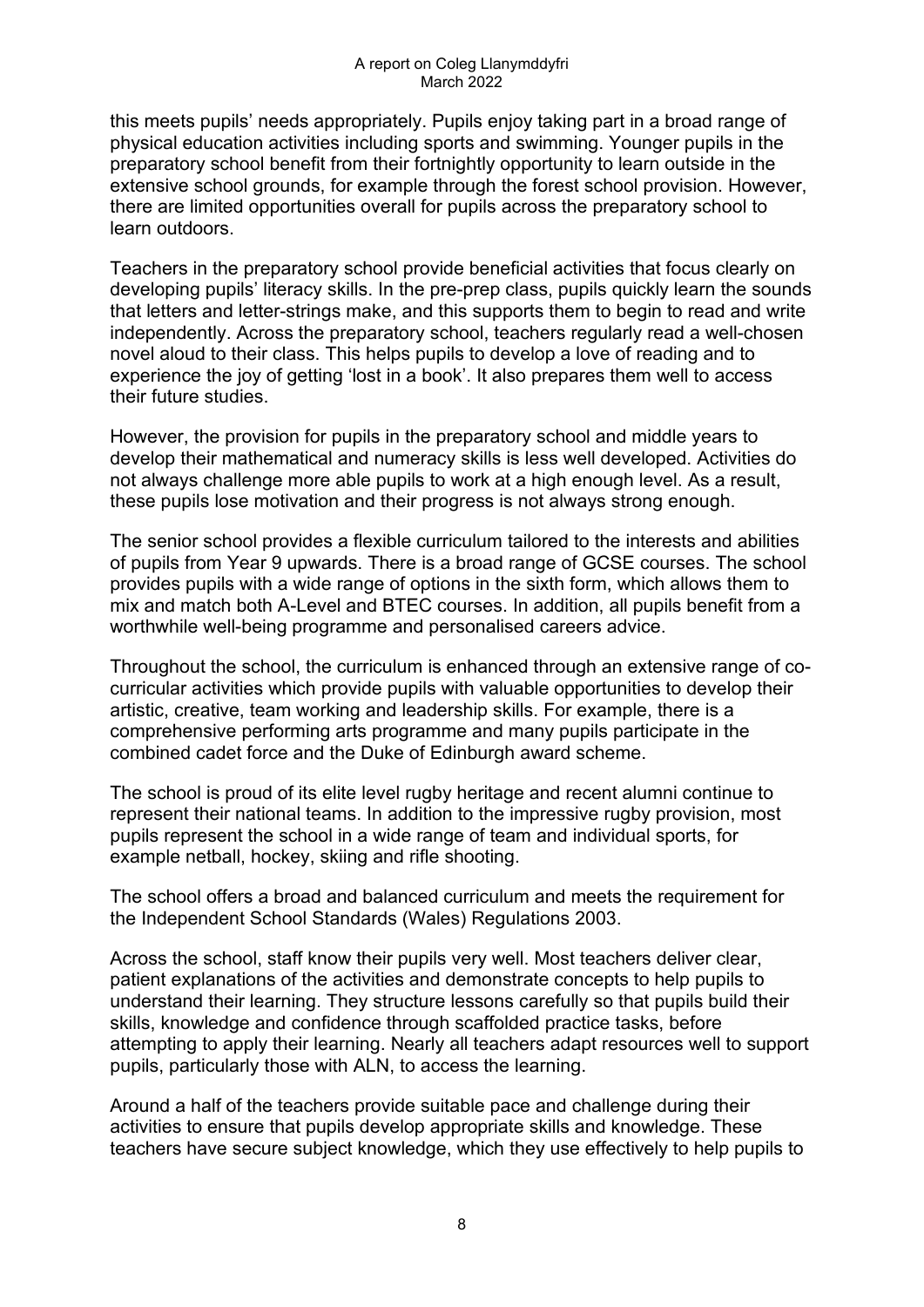develop their interest in the subject and to deepen their understanding of key concepts and wider principles.

However, around half of the teachers' expectations of what more able pupils can achieve are not high enough. On occasions, the overuse of worksheets constrains the opportunities for pupils to develop their thinking and problem-solving skills. As a result, more able pupils do not always make strong enough progress.

Across the school, teachers provide appropriate written and verbal feedback to their pupils. In around a half of cases and especially in the preparatory school, pupils respond suitably to their teachers' written feedback and this helps them to make progress. However, in a few cases, although teachers provide generous praise for the work in pupils' books, they do not provide precise enough written or verbal feedback to ensure that pupils know what they need to do to help them to improve their work.

Reports to parents are informative. However, on occasions the comments are not focused well enough on individual pupils' achievements and progress. In the preparatory school, reports do not contain targets or next steps for the pupils. In the secondary phase, the targets are not always specific enough to inform pupils what they need to do to improve

## **Care, support and guidance**

Leaders and staff place a high priority on the well-being of all pupils. This is a strength at the school. The school's pastoral team meet regularly to discuss the wellbeing of individual pupils and to share good practice in supporting pupils' emotional needs. Staff receive regular training on well-being and mental health, such as how to support pupils with bereavement and other trauma.

The school's provision for pupils with ALN is also a strength. As a result, most of these pupils make strong progress from their starting points. A well-trained team of staff support these pupils effectively by providing them with bespoke provision to meet their individual needs. This provision continued online during the COVID-19 pandemic, which provided these pupils with helpful continuity and support. All pupils on the school's ALN register have useful pupil profiles, which focus clearly on important information about their individual needs. Although all pupils with a statement of special educational needs have an individual education plan that staff update regularly in line with annual review meetings, these plans do not always contain specific targets or measurable success criteria. This makes it difficult for staff to measure these pupils' progress towards their targets accurately.

Staff provide pupils with regular opportunities to perform, including annual productions for both younger and older pupils. In addition, pupils of all ages have the chance to gain public speaking qualifications and to take part in a wide range of performances such as debating and 'open mic' events. The school celebrates its Welsh heritage successfully through its environment and activities such as the annual Eisteddfodau.

Staff encourage pupils to participate in local community activities. For example, the combined cadet forces contribute to the annual Remembrance Day service and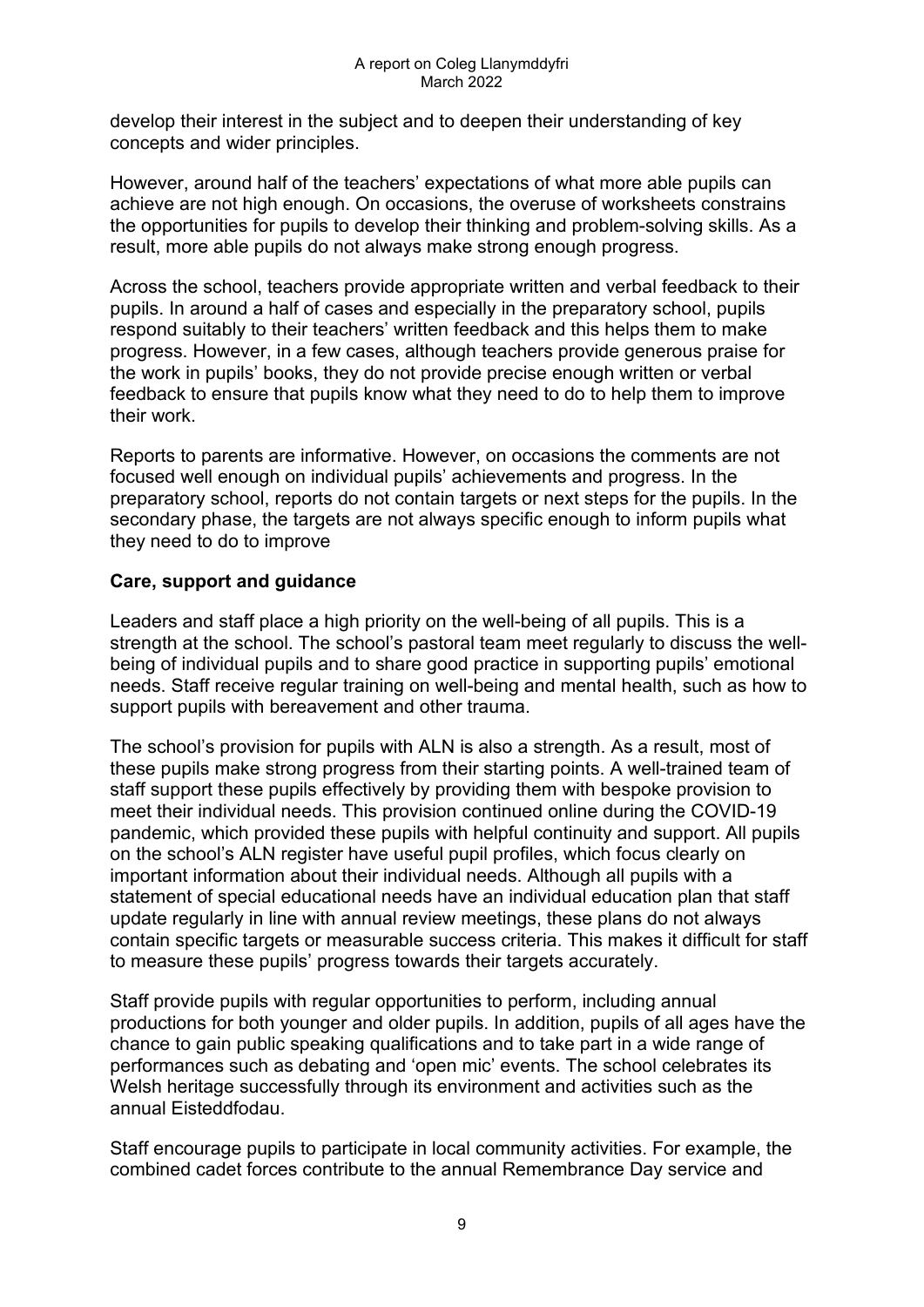pupils help tidy the local church graveyard. The school gives pupils valuable opportunities to support local and international charitable causes on a regular basis. For example, through a local 'challenge aid' initiative, the school helps support schools in Africa. Through this work, pupils get a sense of helping people who live in challenging circumstances.

In the senior school, there are a wide range of opportunities for pupils to develop their leadership skills by taking on additional responsibilities as they move through the school. For example, they can become a member of the school council or a sports or music captain, posts that are held by many pupils with ALN. However, there are fewer opportunities for pupils in the preparatory school to develop their leadership skills or take on responsibilities.

Leaders are developing a sound culture of safeguarding at the school. There is an established system to report safeguarding concerns regarding pupils and the school makes timely referrals to outside agencies when appropriate. However, not all staff know how to report a concern they may have about senior members of staff. The designated safeguarding officer provides staff with strong leadership including regular safeguarding update training, for example on recognising the impact of adverse childhood experiences. The school has thorough safer recruitment procedures and ensures that all new members of staff receive safeguarding information upon internal appointment. However, checks to ensure that all members of staff provided by external agencies receive safeguarding training are less well embedded.

## **Leadership and management**

Over the past three years, the school has faced considerable challenges, which include the COVID-19 pandemic. During this time, the governing body and current warden, with the support of the trustees, took swift and decisive actions to help ensure the stability and future growth of the school. Having gained the confidence of most staff, the warden has worked successfully with them to secure continuity of provision and support pupils' well-being and learning throughout this difficult period for the school.

Since their appointment, the warden and other senior leaders have prioritised actions to strengthen the school's caring community ethos. This approach is evident in recent developments such as revisions to the house and pastoral structures to better support pupils, and the introduction of an employee support service for staff. It is also reflected in the valuable range of strategic partnerships the school has enhanced to benefit pupils and staff such as with national sporting and local education organisations.

Together with senior leaders, the warden provides strong direction for all areas of the school's work, with largely appropriate strategic priorities and key actions. These actions include restructuring leadership roles and revising responsibilities to focus more on improvement planning and enhancing the quality of provision. There is a useful structure of meetings that complement these revised roles and help to support staff at all levels to fulfil their responsibilities. Staff roles and responsibilities are generally set out clearly in detailed and specific job descriptions and, in general, staff have a secure understanding of their individual role. Overall, the job descriptions of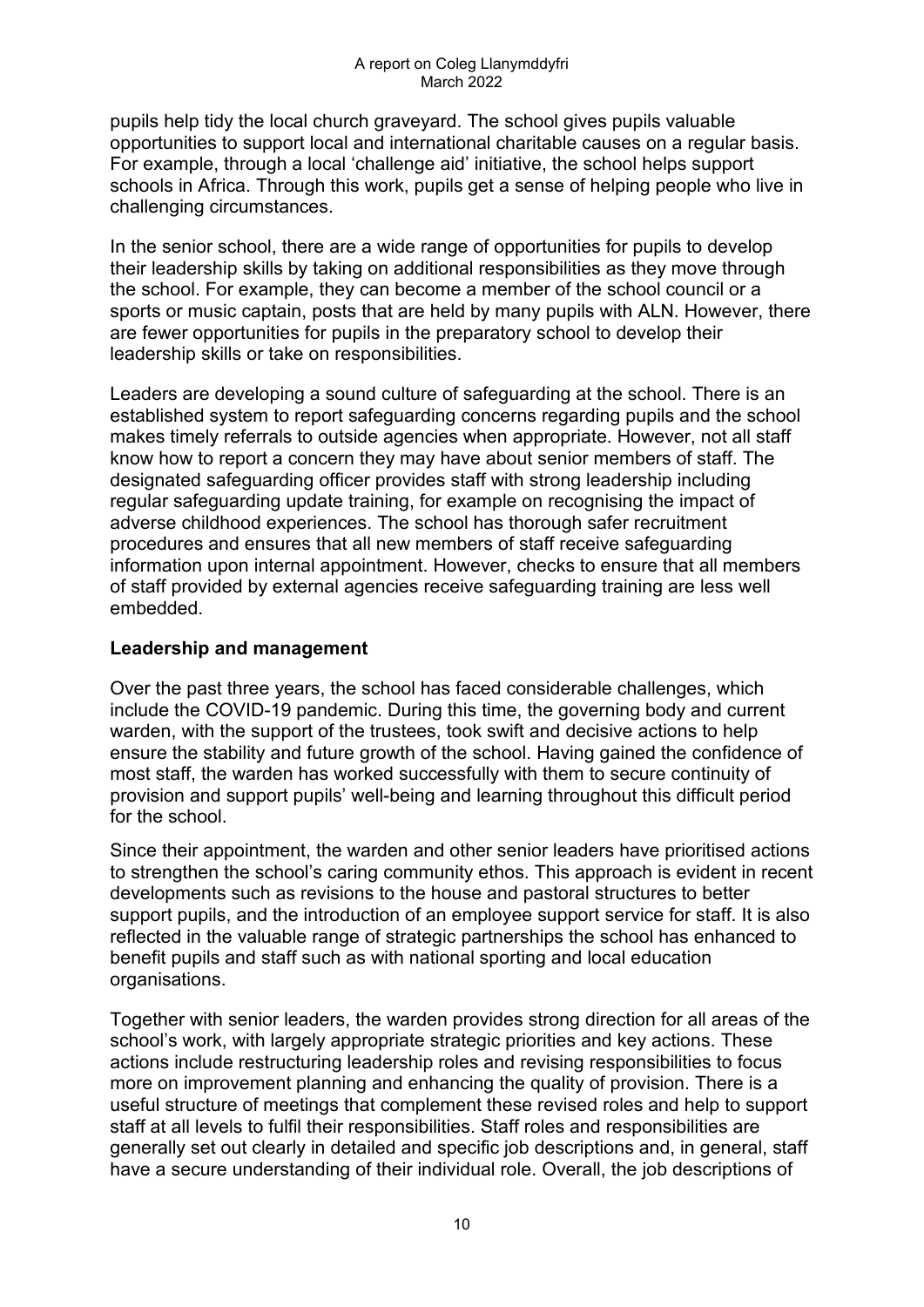leaders and teaching staff do not provide a strong enough focus on responsibilities for pupil progress, improving the quality of teaching and raising standards. In a few cases, there is not enough clarity about specific responsibilities to enable staff to readily identify line management arrangements.

The school's recently revised appraisal arrangements are an effective means of reviewing the work of staff, setting priorities for improvement and identifying relevant professional learning opportunities. Where underperformance has been identified, this has been dealt with in a sensitive and supportive manner.

Governors have a detailed knowledge of the school's work, the issues that affect it and the school's strengths and areas that require improvement. There is a beneficial working relationship between governors and senior leaders, and together they determine priorities and agree realistic action plans. The governors fulfil their role as a critical friend effectively by challenging the school, where appropriate. The trustees, governing body and warden also work together effectively to ensure prudent management of the school's budget. They set out clear priorities for spending and balance these suitably with the school's short-term needs and long-term aspirations.

The recently introduced faculty review process involves pupils and teaching staff suitably in the school's self-evaluation and improvement planning processes. Whilst it is too early to evaluate the full impact of the review on pupils' learning, well-being and the quality of teaching, senior leaders are starting to consider the outcomes to help inform strategic improvement planning.

Many of the school's improvement planning processes and related documentation do not focus well enough on pupils' progress, the standards they achieve and the quality of teaching. As a result, the school's arrangements to evaluate progress towards making improvements in these important areas are not effective enough. In addition, leaders do not consider the impact of teaching on pupil progress when they complete lesson observations.

Across the school, leaders and staff are developing a positive professional learning culture that is helping nurture improvement in the quality of provision for pupils' learning and well-being. Individual professional learning activities are linked clearly to the school's appraisal process and improvement priorities. These priorities include, for example, the recent focus on planning to meet the individual learning needs of a wide range of pupils and dealing with trauma and mental health issues to support pupils' well-being.

The school meets all of the Independent School Standards (Wales) Regulations 2003.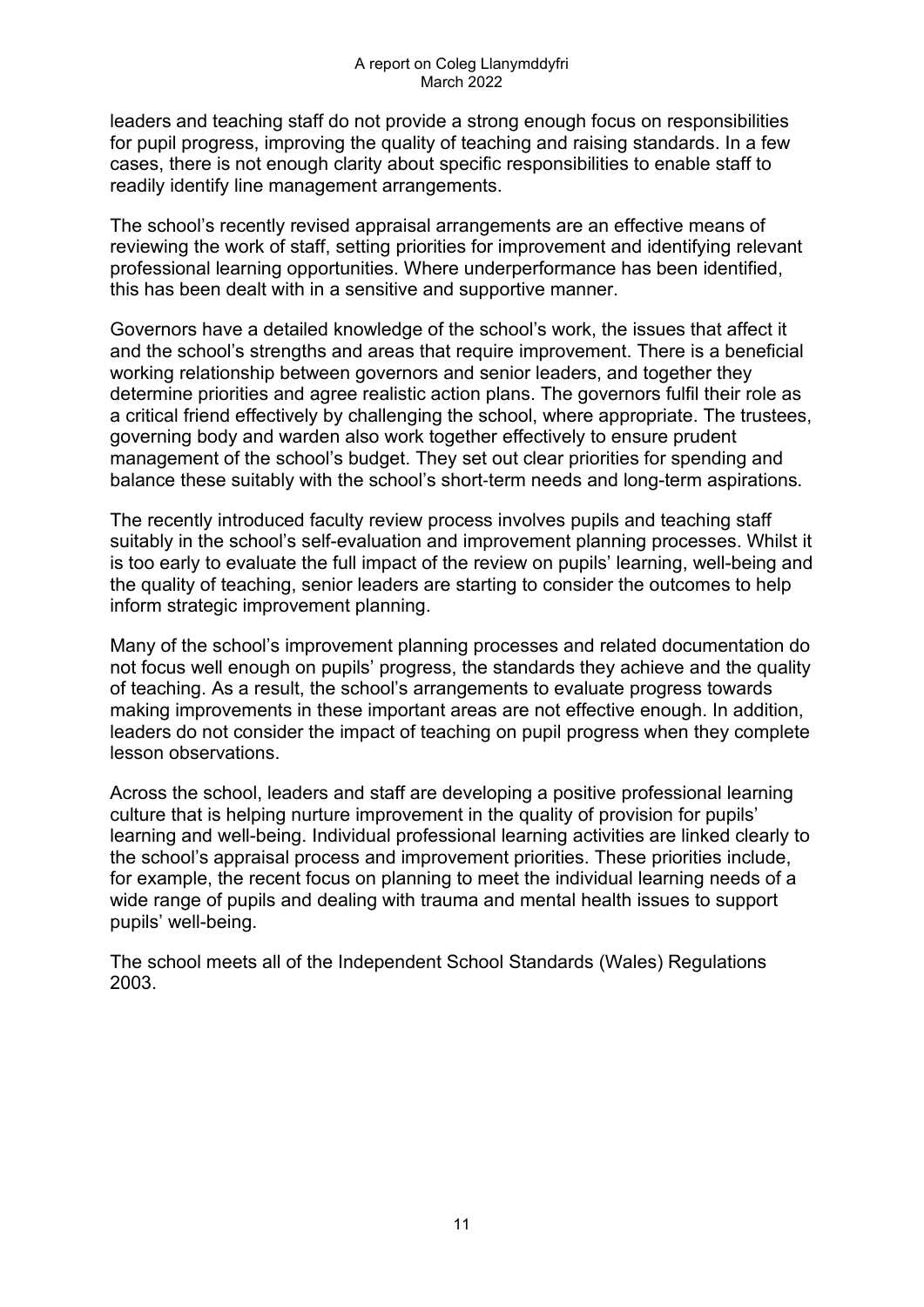## **Evidence base of the report**

Before an inspection, inspectors:

• analyse the outcomes from parent/carer and pupil questionnaires and consider the views of teachers and support staff through their questionnaire responses

During an inspection, inspectors normally:

- hold a meeting with parents/carers to hear their views on the school and its effectiveness
- meet the headteacher, governors/proprietor(s), leaders and individual teachers to evaluate the impact of the school's work
- meet pupils to discuss their work and to gain their views about various aspects of their school
- meet groups of pupils in leadership roles, such as representatives from the school council and eco-committee
- visit lessons and undertake a variety of learning walks to observe pupils learning
- look closely at the school's self-evaluation processes
- consider the school's improvement plan and look at evidence to show how well the school had taken forward planned improvements
- scrutinise a range of school documents, including information on pupil assessment and progress, records of meetings of staff and the governing body (where appropriate), information on pupils' well-being, including the safeguarding of pupils, and records of staff training and professional development

After the on-site inspection and before the publication of the report, Estyn:

• review the findings of the inspection alongside the supporting evidence from the inspection team in order to validate, moderate and ensure the quality of the inspection